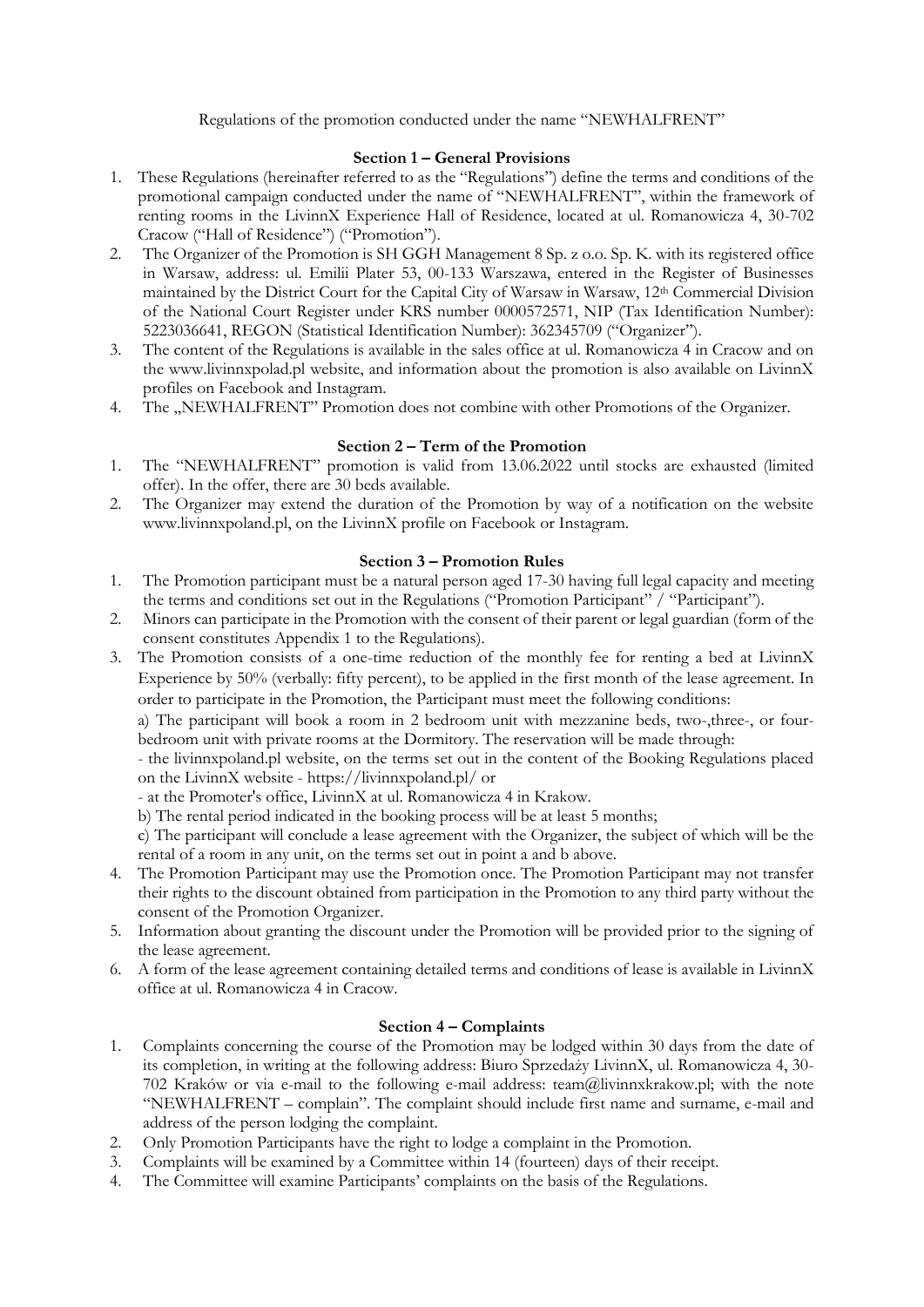5. The Participant will be informed about the way the complaint has been examined by e-mail sent to the e-mail address or correspondence address from which the complaint was sent.

# **Section 5 – Personal Data**

1. Data Controller

The Data Controller is: SH GGH Management 8 Sp. z o.o. Sp. K. with its registered office in Warsaw, address: ul. Emilii Plater 53, 00-133 Warszawa, entered in the Register of Businesses maintained by the District Court for the Capital City of Warsaw in Warsaw, 12<sup>th</sup> Commercial Division of the National Court Register under KRS number 0000572571, NIP (Tax Identification Number): 5223036641, REGON (Statistical Identification Number): 362345709, e-mail: team@livinnxkrakow.pl. You can contact us about your personal data using the contact details indicated above.

- 2. Objectives and legal grounds for personal data processing Personal data are processed for the following purposes, based on legal grounds and during the periods indicated below.
	- a. Participation in the Promotion

Personal data: e-mail, first name and surname. The legal basis for the processing is Article 6(1)(b) of Regulation (EU) 2016/679 of the European Parliament and of the Council of 27 April 2016 on the protection of natural persons with regard to the processing of personal data and on the free movement of such data, and repealing Directive 95/46/EC (General Data Protection Regulation) ("GDPR"), i.e. for the purpose of the Participant's participation in the Promotion. Purpose of processing: participation in the Promotion.

Data retention time: until 30 days after the last day of the Promotion.

- b. Examination of complaints and requests, answers to questions
- Personal data: e-mail, first name and surname, address Legal basis: examination of complaints and requests, answers to questions. Purpose of processing: Article 6(1)(f) of GDPR, i.e. processing for the purposes of the legitimate interests pursued by the Controller consisting in improving the level of services provided, building positive relations with customers, examining complaints.

Data retention time: until 3 years after the last communication with the data subject.

- 3. Provision of personal data on voluntary basis Providing the required personal data by the Promotion Participant is voluntary and constitutes a condition for participation in the Promotion.
- 4. The categories of personal data concerned: The Controller informs about the following categories of personal data: Data of Promotion Participants.
- 5. Sources of personal data: The personal data processed by the Controller come from the Promotion Participant.
- 6. Recipients of personal data: Authorized employees or associates of the Controller, Entity providing IT services to the Controller
- 7. What rights do you have in relation to the processing of your personal data by us? On the basis of the GDPR, the data subject has the right to:
	- request access to their personal data;
	- request rectification of their personal data;
	- request deletion of their personal data;
	- request restriction of the processing of personal data;
	- file an objection to the processing of personal data;
	- request transfer of personal data.

If any of the above mentioned requests is submitted to the Controller without undue delay – and in any case within one month from the receipt of the request – the Controller will provide information about actions taken in relation to the submitted request.

If necessary, the Controller may extend the monthly time limit by another two months due to the complex nature of the request or the number of requests. In any case, the Controller informs within one month from the receipt of the request about the extension of the time limit and gives reasons for the delay.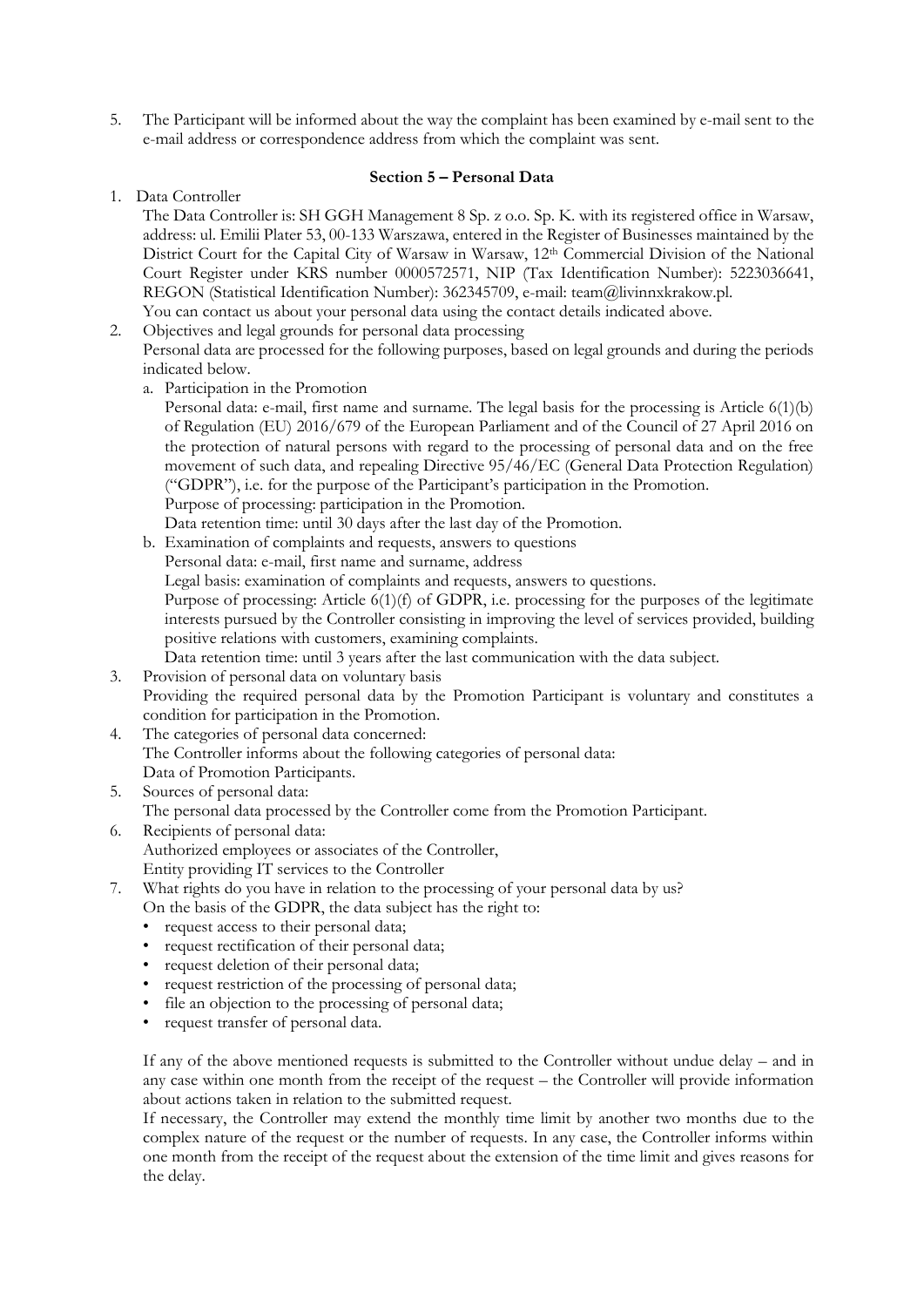8. Right to withdraw the consent

The Promotion Participant may withdraw their consent to the processing of their personal data at any time. Withdrawal of consent to the processing of personal data will not affect the lawfulness of the processing carried out by the Controller on the basis of the consent granted before its withdrawal.

9. Complaint to the supervisory authority The Promotion Participant has the right to lodge a complaint with a supervisory authority, in particular in the Member State of their habitual residence, their place of work or the place where the alleged infringement was committed.

In Poland, the supervisory authority within the meaning of the GDPR is the President of the Personal Data Protection Office.

# **Section 6 – Final Provisions**

- 1. The Regulations enter into force on 13.06.2022 and apply during the Promotion
- 2. The participant is obliged to read the Regulations.
- 3. By entering the Promotion, you accept the terms and conditions of the Regulations.
- 4. In matters not covered by the Regulations, the provisions of the Civil Code and other generally applicable legal provisions shall apply.
- 5. All disputes between the Promotion Organizer and the Promotion Participant will be considered by the appropriate common court.

Cracow, 13.06.2022

Regulations of the promotion conducted under the name "150 EURO OFF"

# **Section 1 – General Provisions**

- 5. These Regulations (hereinafter referred to as the "Regulations") define the terms and conditions of the promotional campaign conducted under the name of "150 EURO OFF", within the framework of renting rooms in the LivinnX Experience Hall of Residence, located at ul. Romanowicza 4, 30-702 Cracow ("Hall of Residence") ("Promotion").
- 6. The Organizer of the Promotion is SH GGH Management 8 Sp. z o.o. Sp. K. with its registered office in Warsaw, address: ul. Emilii Plater 53, 00-133 Warszawa, entered in the Register of Businesses maintained by the District Court for the Capital City of Warsaw in Warsaw, 12th Commercial Division of the National Court Register under KRS number 0000572571, NIP (Tax Identification Number): 5223036641, REGON (Statistical Identification Number): 362345709 ("Organizer").
- 7. The content of the Regulations is available in the sales office at ul. Romanowicza 4 in Cracow and on the www.livinnxpolad.pl website, and information about the promotion is also available on LivinnX profiles on Facebook and Instagram.
- 8. The "150 EURO OFF" Promotion does not combine with other Promotions of the Organizer.

# **Section 2 – Term of the Promotion**

- 3. The "150 EURO OFF" promotion is valid from 13.06.2022 until stocks are exhausted (limited offer). In the offer, there are 30 beds available.
- 4. The Organizer may extend the duration of the Promotion by way of a notification on the website www.livinnxpoland.pl, on the LivinnX profile on Facebook or Instagram.

### **Section 3 – Promotion Rules**

7. The Promotion participant must be a natural person aged 17-30 having full legal capacity and meeting the terms and conditions set out in the Regulations ("Promotion Participant" / "Participant").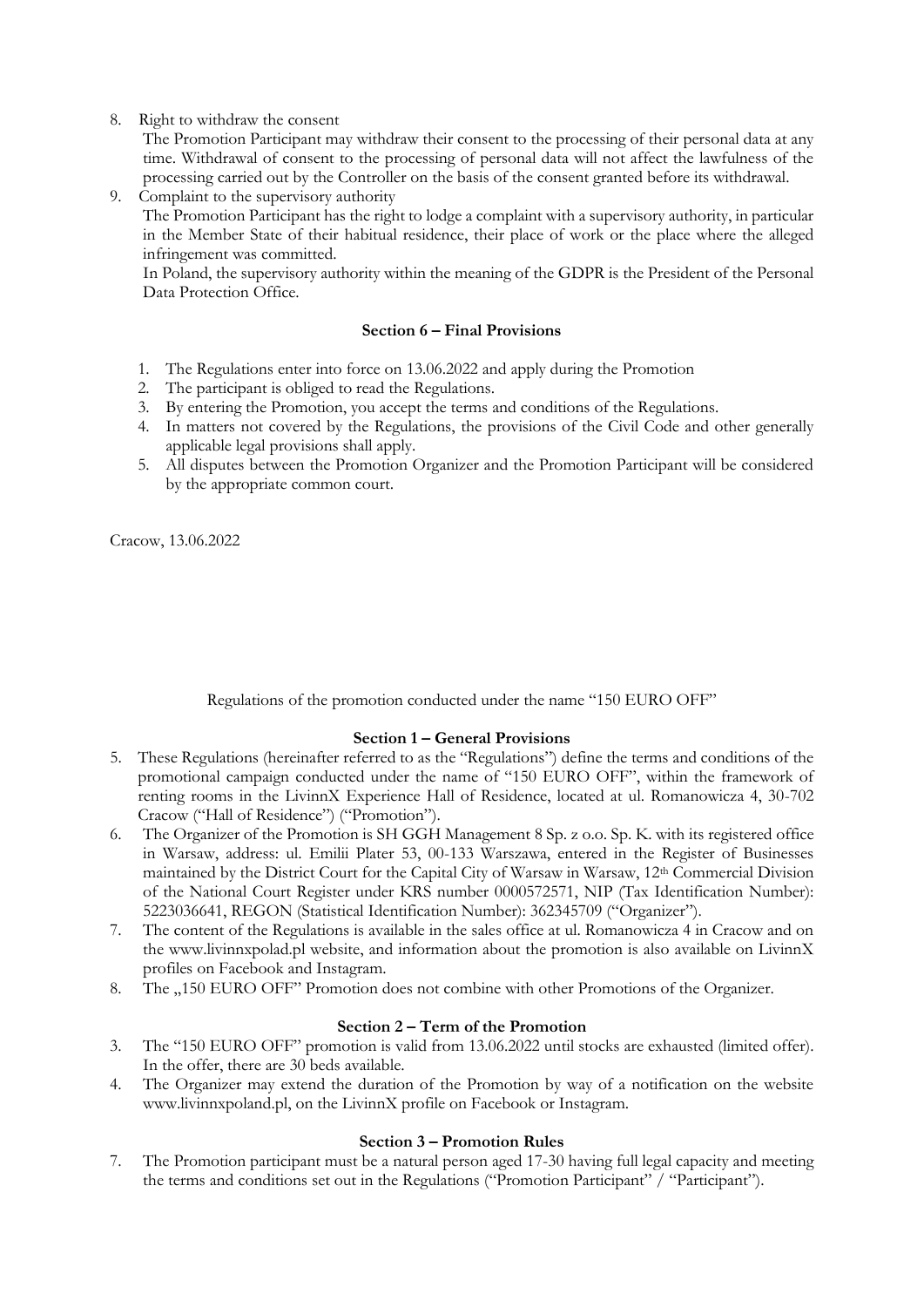- 8. Minors can participate in the Promotion with the consent of their parent or legal guardian (form of the consent constitutes Appendix 1 to the Regulations).
- 9. The Promotion consists of a one-time reduction of the monthly fee for renting a bed at LivinnX Experience in total by EUR 150 (verbally: one hundred fifty euros). A total of EUR 150 will be discounted from the total amount of the Tenancy. The discount will be applied in last month of rent (not applicable to the fee for Related Services). In order to participate in the Promotion, the Participant must meet the following conditions:

a) The participant will book a room in 2 bedroom unit shared with mezzanine beds, two-,three-, or four-bedroom unit with private rooms in the Dormitory. The reservation will be made through:

- the livinnxpoland.pl website, on the terms set out in the content of the Booking Regulations placed on the LivinnX website - https://livinnxpoland.pl/ or

- at the Promoter's office, LivinnX at ul. Romanowicza 4 in Krakow.

b) The rental period indicated in the booking process will be at least 5 months;

c) The participant will conclude a lease agreement with the Organizer, the subject of which will be the rental of a room in any unit, on the terms set out in point a and b above.

- 10. The Promotion Participant may use the Promotion once. The Promotion Participant may not transfer their rights to the discount obtained from participation in the Promotion to any third party without the consent of the Promotion Organizer.
- 11. Information about granting the discount under the Promotion will be provided prior to the signing of the lease agreement.
- 12. A form of the lease agreement containing detailed terms and conditions of lease is available in LivinnX office at ul. Romanowicza 4 in Cracow.

### **Section 4 – Complaints**

- 5. Complaints concerning the course of the Promotion may be lodged within 30 days from the date of its completion, in writing at the following address: Biuro Sprzedaży LivinnX, ul. Romanowicza 4, 30- 702 Kraków or via e-mail to the following e-mail address: team@livinnxkrakow.pl; with the note "150 EURO OFF – complain". The complaint should include first name and surname, e-mail and address of the person lodging the complaint.
- 6. Only Promotion Participants have the right to lodge a complaint in the Promotion.
- 7. Complaints will be examined by a Committee within 14 (fourteen) days of their receipt.
- 8. The Committee will examine Participants' complaints on the basis of the Regulations.
- 6. The Participant will be informed about the way the complaint has been examined by e-mail sent to the e-mail address or correspondence address from which the complaint was sent.

### **Section 5 – Personal Data**

2. Data Controller

The Data Controller is: SH GGH Management 8 Sp. z o.o. Sp. K. with its registered office in Warsaw, address: ul. Emilii Plater 53, 00-133 Warszawa, entered in the Register of Businesses maintained by the District Court for the Capital City of Warsaw in Warsaw, 12<sup>th</sup> Commercial Division of the National Court Register under KRS number 0000572571, NIP (Tax Identification Number): 5223036641, REGON (Statistical Identification Number): 362345709, e-mail: team@livinnxkrakow.pl.

- You can contact us about your personal data using the contact details indicated above.
- 2. Objectives and legal grounds for personal data processing

Personal data are processed for the following purposes, based on legal grounds and during the periods indicated below.

c. Participation in the Promotion

Personal data: e-mail, first name and surname. The legal basis for the processing is Article 6(1)(b) of Regulation (EU) 2016/679 of the European Parliament and of the Council of 27 April 2016 on the protection of natural persons with regard to the processing of personal data and on the free movement of such data, and repealing Directive 95/46/EC (General Data Protection Regulation) ("GDPR"), i.e. for the purpose of the Participant's participation in the Promotion. Purpose of processing: participation in the Promotion.

Data retention time: until 30 days after the last day of the Promotion.

d. Examination of complaints and requests, answers to questions Personal data: e-mail, first name and surname, address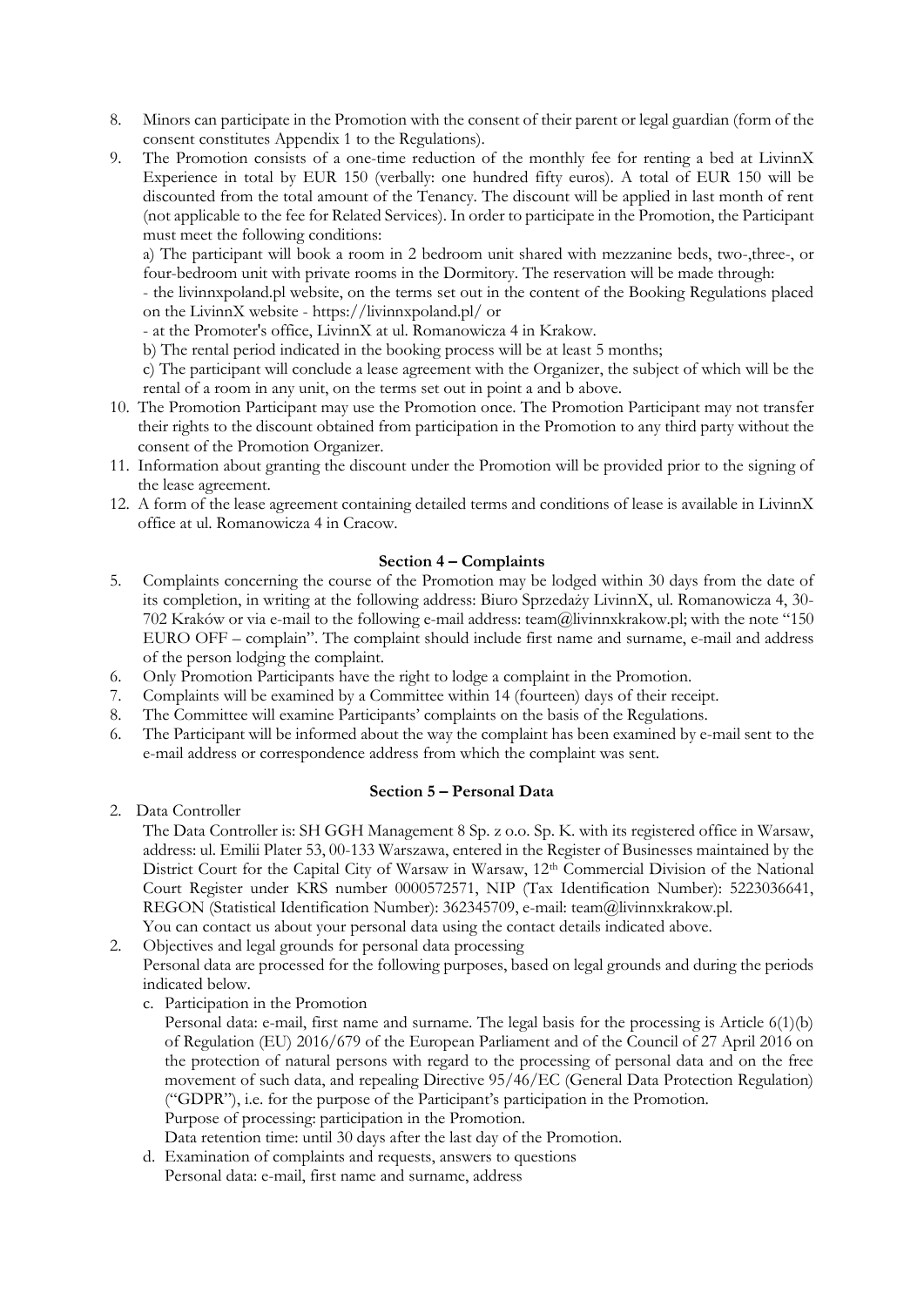Legal basis: examination of complaints and requests, answers to questions.

Purpose of processing: Article 6(1)(f) of GDPR, i.e. processing for the purposes of the legitimate interests pursued by the Controller consisting in improving the level of services provided, building positive relations with customers, examining complaints.

Data retention time: until 3 years after the last communication with the data subject.

- 3. Provision of personal data on voluntary basis Providing the required personal data by the Promotion Participant is voluntary and constitutes a condition for participation in the Promotion.
- 4. The categories of personal data concerned: The Controller informs about the following categories of personal data: Data of Promotion Participants.
- 5. Sources of personal data: The personal data processed by the Controller come from the Promotion Participant.
- 6. Recipients of personal data: Authorized employees or associates of the Controller, Entity providing IT services to the Controller
- 7. What rights do you have in relation to the processing of your personal data by us? On the basis of the GDPR, the data subject has the right to:
	- request access to their personal data;
	- request rectification of their personal data;
	- request deletion of their personal data;
	- request restriction of the processing of personal data;
	- file an objection to the processing of personal data;
	- request transfer of personal data.

If any of the above mentioned requests is submitted to the Controller without undue delay – and in any case within one month from the receipt of the request – the Controller will provide information about actions taken in relation to the submitted request.

If necessary, the Controller may extend the monthly time limit by another two months due to the complex nature of the request or the number of requests. In any case, the Controller informs within one month from the receipt of the request about the extension of the time limit and gives reasons for the delay.

8. Right to withdraw the consent

The Promotion Participant may withdraw their consent to the processing of their personal data at any time. Withdrawal of consent to the processing of personal data will not affect the lawfulness of the processing carried out by the Controller on the basis of the consent granted before its withdrawal.

9. Complaint to the supervisory authority

The Promotion Participant has the right to lodge a complaint with a supervisory authority, in particular in the Member State of their habitual residence, their place of work or the place where the alleged infringement was committed.

In Poland, the supervisory authority within the meaning of the GDPR is the President of the Personal Data Protection Office.

## **Section 6 – Final Provisions**

- 6. The Regulations enter into force on 22.02.2022 and apply during the Promotion
- 7. The participant is obliged to read the Regulations.
- 8. By entering the Promotion, you accept the terms and conditions of the Regulations.
- 9. In matters not covered by the Regulations, the provisions of the Civil Code and other generally applicable legal provisions shall apply.
- 10. All disputes between the Promotion Organizer and the Promotion Participant will be considered by the appropriate common court.

Cracow, 13.06.2022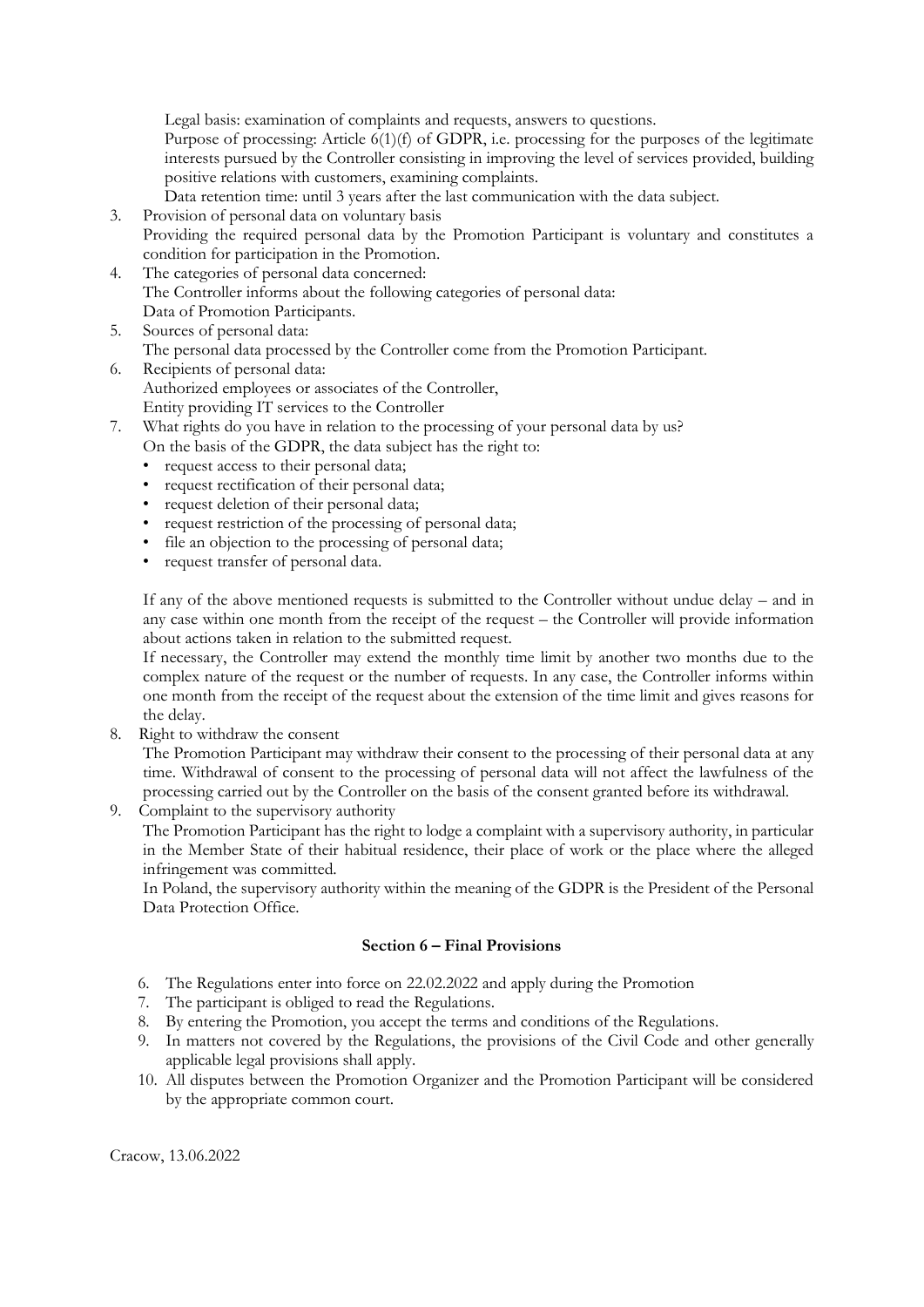#### **Regulations of the promotion conducted under the name " Renewal 10% OFF"**

#### **§ 1 General Provisions**

- 9. These regulations ("Regulations") define the terms and conditions of the promotional campaign conducted under the name "Renewal 10% OFF", which The promotion consists of a reduction of the monthly fee for renting a bed in two-, three- or four- person units by 10% (written: ten percent), valid for the duration of the lease at LivinnX Experience Hall of Residence located at Romanowicza 4, 30-702 Kraków ("Hall of Residence") on the principles set out in the Regulations ("Promotion").
- 10. The Promotion is organized by SH GGH Management 8 Sp. z o.o. Sp. K. with its registered office in Warsaw, address: ul. Emilii Plater 53, 00-133 Warszawa, entered in the Register of Businesses maintained by the District Court for the Capital City of Warsaw in Warsaw, 12th Commercial Division of the National Court Register under KRS number 0000572571, NIP (Tax Identification Number): 5223036641, REGON (Statistical Identification Number): 362345709 ("Organizer").
- 11. The content of the Regulations is available in the sales office at ul. Romanowicza 4 in Cracow and on the www.livinnxpolad.pl website, and information about the promotion is also available on LivinnX profiles on Facebook and Instagram.
- 12. The "Renewal 10% OFF" Promotion does not combine with other Promotions of the Organizer.

#### **§ 2 Duration of the Promotion**

- 5. The "Renewal 10% OFF" promotion is valid from 13.06.2022 until until stocks are exhausted (limited offer). 30 beds are available for this offer.
- 6. The Organizer may extend the duration of the Promotion by way of a notification on the website [www.livinnxpoland.pl,](http://www.livinnxpoland.pl/) on the LivinnX profile on Facebook or Instagram.

### **§ 3 Rules of the Promotion**

- 1. The Promotion participant must be a natural person aged 17-30 having full legal capacity, currently resident of Hall of Residence and meeting the terms and conditions set out in the Regulations ("Promotion Participant" / "Participant").
- 2. Minors take part in the Promotion with the consent of the parent or legal guardian (the consent form is attached as Annex 1 to the Regulations).
- 3. The promotion consists of a reduction of the monthly fee for renting a bed in the LivinnX student housing in two-person unit with mezzanine beds, two-, three- or four-person units with private rooms by 10% (written: ten percent), valid for the duration of the lease. In order to participate in the promotion, the Participant must meet the following conditions:
	- a) The participant will renew his contract in any room in two-person unit with mezzanine beds, two-, three or four-person unit with private rooms at the Dormitory for the Academic Year 2022/23. The reservation will be made through:
	- the livinnxpoland.pl website, on the terms set out in the content of the Booking Regulations placed on the LivinnX website - https://livinnxpoland.pl/ or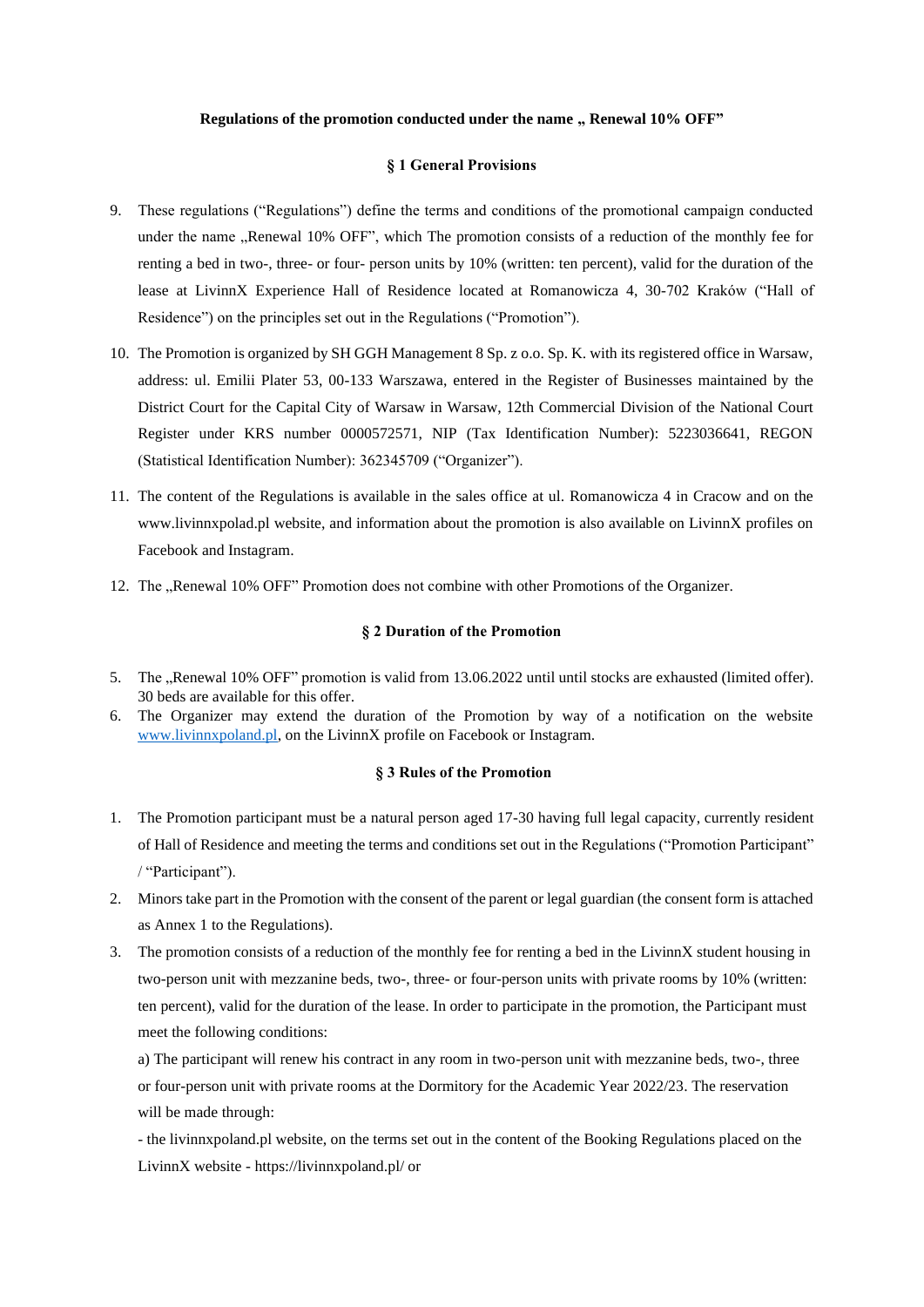- at the Promoter's office, LivinnX at ul. Romanowicza 4 in Krakow.

- b) The rental period indicated in the booking process will be 5, 10 or 12 months;
- c) The participant will conclude a lease agreement with the Organizer, the subject of which will be the rental of any room in two-, three or four-person unit at the Dormitory, on the terms set out in point a and b above.

d) The Date of Release of the premises on the new Agreement will be established on the next day preceding the last day of the Lease Period of the current Agreement - the lease will be continued and extended without pause.

- 4. The Promotion Participant may use the Promotion once. The Promotion Participant may not transfer their rights to the discount obtained from participation in the Promotion to any third party without the consent of the Promotion Organizer.
- 5. The discount will apply to each month of the rental period specified in the rental agreement.
- 6. Information about granting the discount under the Promotion will be provided prior to the signing of the lease agreement.
- 7. A form of the lease agreement containing detailed terms and conditions of lease is available in LivinnX office at ul. Romanowicza 4 in Cracow.

### **§4 Complaints**

- 1. Complaints about the course of the Promotion may be submitted within 30 days of its termination, in writing to the address ul. Romanowicza 4, 30-702 Kraków or via e-mail to the following e-mail address: team@livinnxkrakow.pl; with the note " Renewal Campaign for fall 2022 - complaint". The complaint should include the name and surname, e-mail address and address of the person submitting the complaint.
- 2. Only the Participants of the Promotion have the right to lodge a complaint in the Promotion.
- 3. Complaints will be considered by the Commission within 14 (fourteen) days of their receipt.
- 4. The Commission will consider complaints of Participants under the Regulations.
- 5. The participant will be notified about the complaint consideration by e-mail sent to the e-mail address or correspondence address from which the complaint was submitted.

#### **§5 Personal data**

1.Personal data administrator

The administrator of personal data is: SH GGH Management 8 Sp. z o.o. Sp. K. with its registered office in Warsaw, address: ul. Emilii Plater 53, 00-133 Warsaw, entered in the Register of Entrepreneurs kept by the District Court for the Capital City of Warsaw in Warsaw, XII Commercial National Court Register under the number KRS 0000572571, NIP 5223036641, REGON: 362345709, e-mail: team@livinnxkrakow.com.

In the matter of personal data, you can contact us using the contact details indicated above.

2.Purposes and legal basis for processing personal data

Personal data is processed for the following purposes, based on legal grounds and during the periods indicated below.

a) Participation in the Promotion

Personal data: e-mail, first and last name, nationality, permanent place of residence, correspondence address,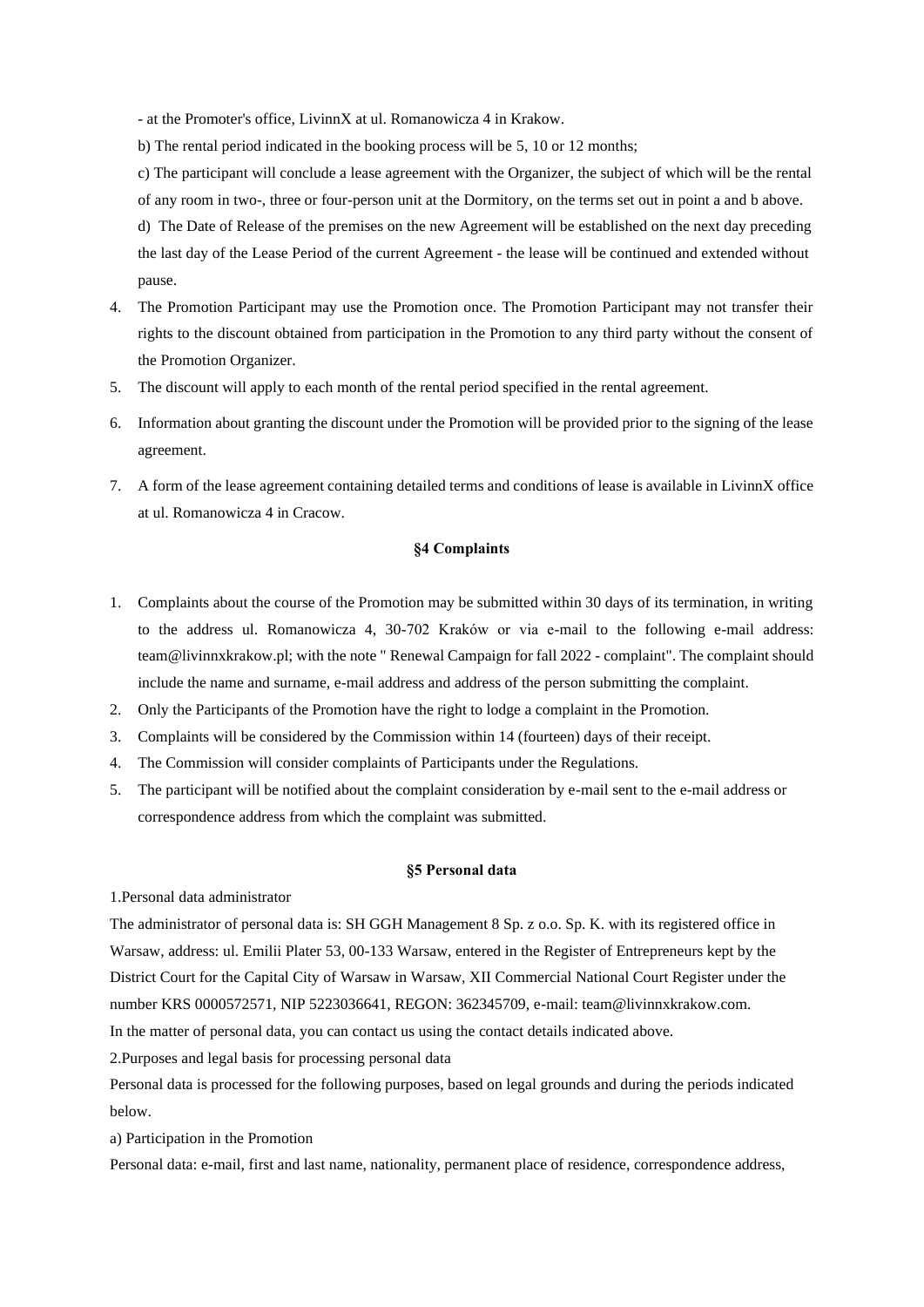telephone number, ID card / passport number, date of conclusion of the contract. Legal basis: art. 6 clause 1 lit. b) Regulation (EU) 2016/679 of the European Parliament and of the Council of 27 April 2016 on the protection of individuals with regard to the processing of personal data and on the free movement of such data, and repealing Directive 95/46 / EC (General Regulation on the Protection of data) ("GDPR"), i.e. in order to participate in the Promotion.

Purpose of processing: participation in the Promotion.

Data storage time: up to 30 days from the last day of the Promotion.

b) Examination of complaints and requests, answers to questions

Personal data: e-mail, name and surname, address

Legal basis: consideration of complaints and requests, answers to questions.

Purpose of processing: art. 6 clause 1 lit. f) GDPR, i.e. processing in order to implement the Administrator's legitimate interest, consisting in raising the level of services rendered, building positive relationships with clients, considering complaints.

Data storage time: up to 3 years after the last communication with the data subject.

7. Voluntary provision of personal data

Providing the required personal data by the Promotion Participant is voluntary and is a condition of participation in the Promotion.

- 8. Categories of relevant personal data: The administrator informs about the following categories of personal data: Promotion Participant Data.
- 9. Sources of personal data:

Personal data processed by the Administrator comes from the Promotion Participant.

10. Recipients of personal data:

Authorized employees or associates of the Administrator,

An entity supporting the Administrator in the field of IT and Promotion organization.

11. What are your rights in relation to the processing of your personal data by us?

Under the GDPR, the data subject has the right to:

- request access to your personal data,
- requests to rectify your personal data,
- requests to delete your personal data,
- requests to limit the processing of personal data,
- objecting to the processing of personal data,
- requests to transfer personal data.

In the event of reporting to the Administrator any of the above requests without undue delay - and in any case within one month of receipt of the request - the Administrator will provide information on actions taken in connection with the request.

If necessary, the Administrator may extend the monthly period by another two months due to the complex nature of the request or the number of requests. In any case, the Administrator shall inform within one month of receipt of the request about the extension of the date and give reasons for the delay.